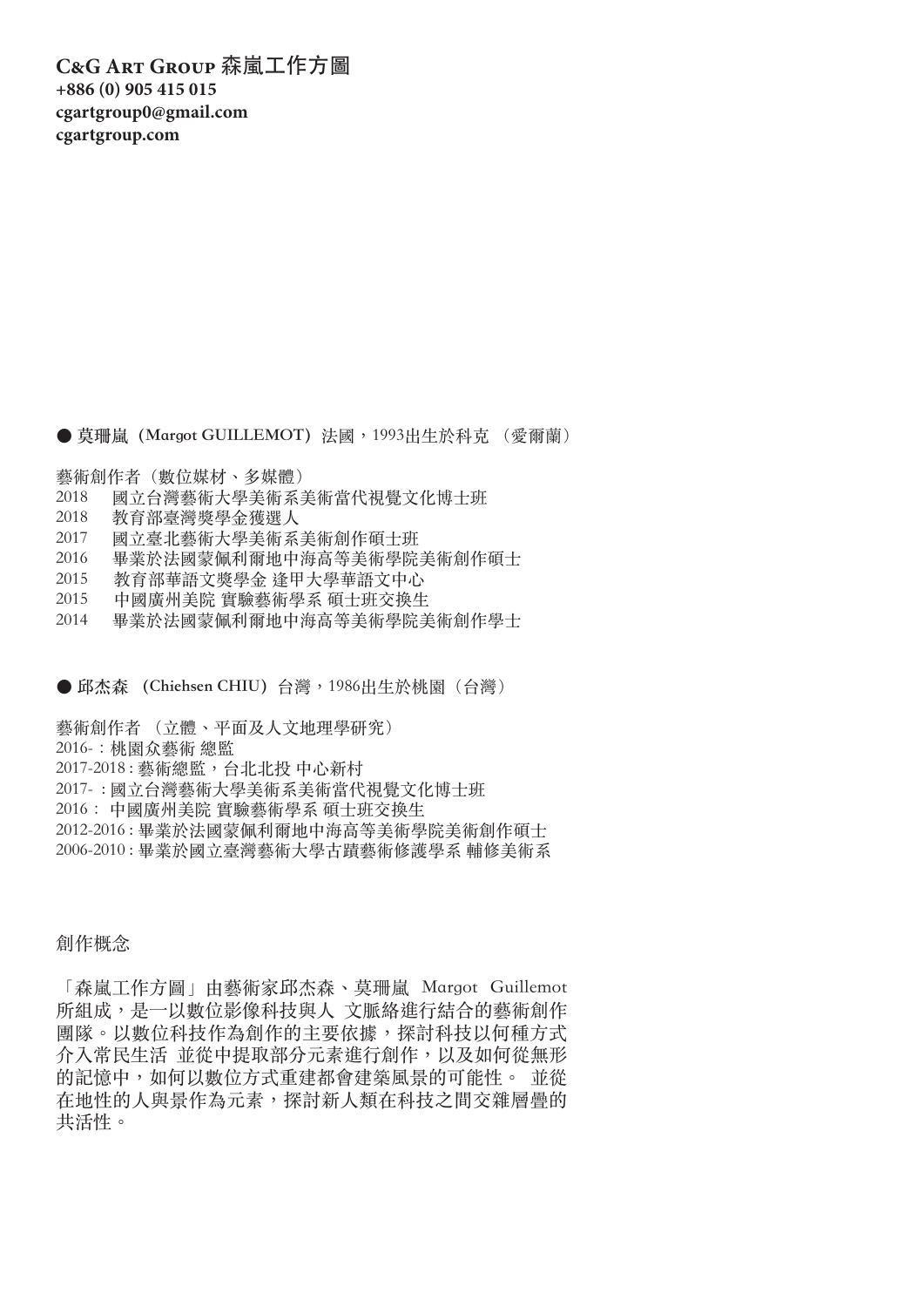#### **展**

11/2019 「數位機動的寫意與寫實- 智動與點雲」 聯展, 國美館數位藝術方舟, 台中, 台灣 11/2019 「大台藝術節:限時動熊 - 超領域國際展」 聯展,有章博物館,新北市,台灣 08/2019 「開/關 地景」個展, VT Art Salon, 台北, 台灣 07/2019 「後·記」聯展,有張博物館,新北市,台灣 05/2019 「此景」聯展, 本事藝術畫廊, 桃園, 台灣 03/2019 「駐校藝術家」個展,有章博物館,新北市,台灣 02/2019 「新加坡小品2.1: 台星對話」聯展, Supernormal, 新加坡 10/2018「新加坡小品2.0:台星對話」聯展,打開當代,台北,台灣 09/2018 「當代一年展」聯展, 花博爭艷館, 台北, 台灣 07/2018 「跨域讀寫: 藝術中的圖書生態學」聯展, 台北市立美術館, 台北, 台灣 06/2018 「心木」聯展,中心新村,台北,台灣 11/2017 「人艱不拆」 聯展, 國美館數位藝術方舟, 台中, 台灣 10/2017 「匯合點」聯展, 有章藝術博物館, 國際展覽聽, 國立臺灣藝術大學, 新北市, 台灣 09/2017 「當代一年展」聯展,花博爭艷館,台北,台灣 06/2017 「如畫之詩」 聯展, 新富町文化市場, 台北, 台灣 06/2017 「Retro-Pro-Spective」 聯展, AM Jaumaud 畫廊, Narbonne, 法國 12/2016 「致—前線的鄰居」聯展,南海藝廊,台北,台灣 01/2015 「Kit ou Double」聯展, Pré-Carré, 蒙佩利爾, 法國

09/2015 「Tentative d'épuisement」聯展, La Poudrière, Narbonne, 法國

#### **獎**

2018宜蘭美術獎2018 - 邱杰森 - 首獎 2018宜蘭美術獎2018 - 莫珊嵐 - 入選 2017台北獎2017 - 邱杰森 - 入選 2016台南美術獎 - 邱杰森 - 入選 Drawing Room 2016 - Prix de la jeune création - 莫珊嵐 - 入選 2015高雄美術獎 - 邱杰森 - 入選

#### **駐**

2019/04 - 2019/11 - 工業技術研究院 駐村 2019/09 - 2019/10 - Maison des arts Georges et Claude Pompidou (法國) 駐村 2019/06 - 2019/08 - 高雄駁二藝術特區駐村 (邱杰森) 2017/04 - 2019/04 - 臺藝大有章藝術館駐館藝術家 (森嵐工作方圖)

## **書**

萬華 : 越 一 日 常 , 218頁 , 2018/10出版 無境之境, 48頁, 2019/10出版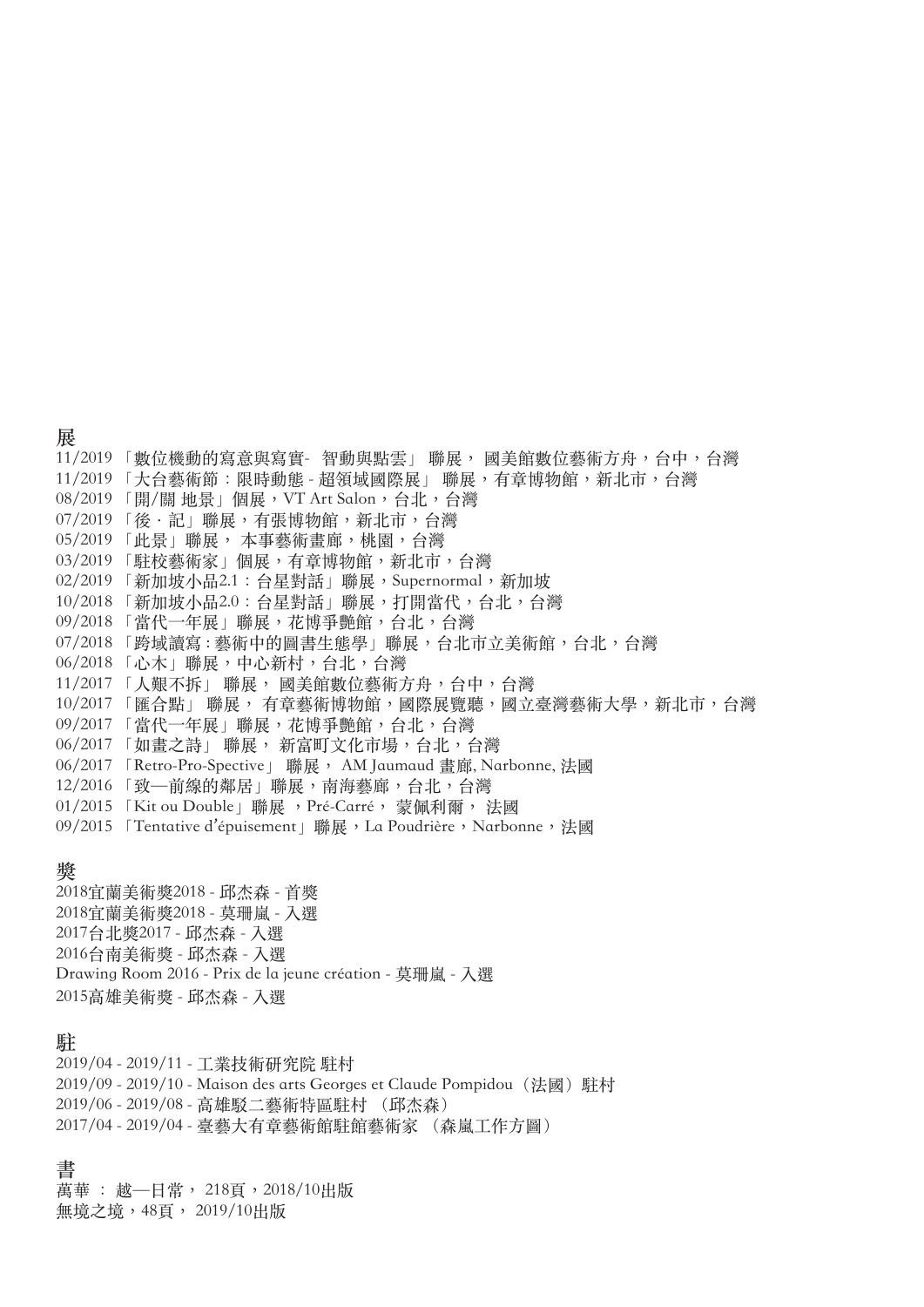# **C&G Art Group** 森嵐工作方圖 **+886 (0) 905 415 015 cgartgroup0@gmail.com cgartgroup.com**

● Margot GUILLEMOT, French, Born in Cork, Ireland in 1993

- Artist (Digital art, Mix media, reseach on digital aestetics)
- 2018 National Taiwan University of the Arts, School of Contemporary Visual Culture, Phd Program
- 2018 Recipient of Taiwan Ministry of Education's scholarship
- 2017 National Taipei University of the Arts, Department of Fine-Arts
- 2016 Graduated from the Ecole Superieure des Beaux-arts de Montpellier, France
- 2015 Exchange Student at the Guangzhou Academy of Fine-arts, China

**● Chiehsen CHIU,** Taiwanese, Born in Taoyuan, Taiwan in 1986

Artist (Installations, painting, reseach on society and geography)

2016-: Zone Art, art director, Taoyuan

2017-2018 : Heat Village, art director, Taipei (New Beitou)

2017- : National Taiwan University of the Arts, School of Contemporary Visual Culture, Phd Program

2016 : Graduated from the Ecole Superieure des Beaux-arts de Montpellier, France

2015 : Exchange Student at the Guangzhou Academy of Fine-arts, China

2010 : Graduated from the National Taiwan University of the Arts, Department of Architecture Conservation

## Statement

C&G art group consists of artists Chieh-sen Chiu (Taiwanese, born 1986, Taoyuan, Taiwan) and Margot Guillemot (French, born 1993, Cork, Ireland). Though personal and collective works, it is an art creative team focused on merging digital imaging technology with the pattern of cultural development. Employing digital technology as the core basis of their artistic process, the team explores ways in which technology enters our daily lives, and applies this information into their process. How does one digitally reconstruct the possibilities of the urban landscape from intangible memories ?